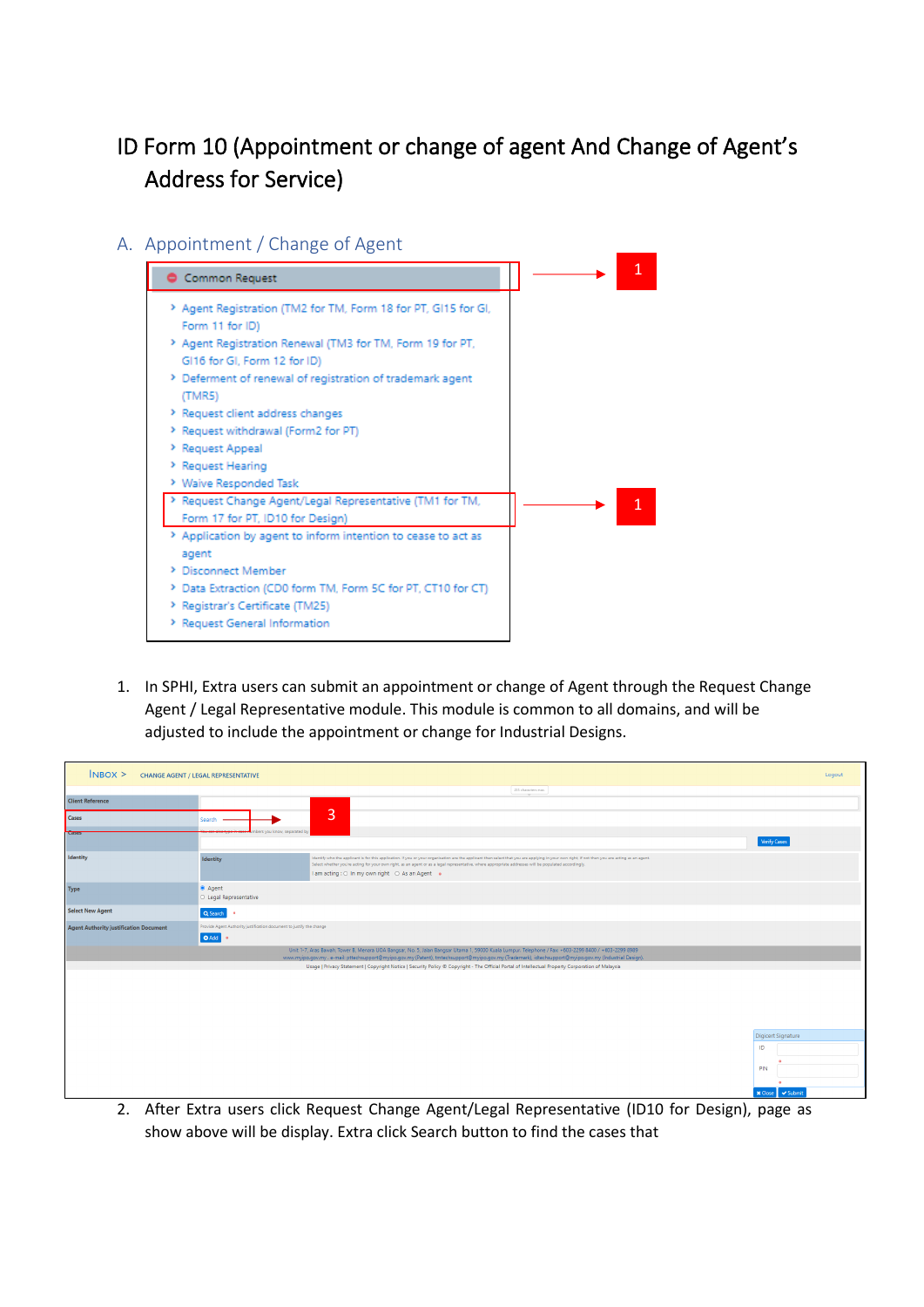3. Extra users click Search at cases field to find case that need to change the agent.

| $INBOX >$ SEARCH CASE(S)          |                                   |                                              |         |                   |                                |                                | Logout                                   |
|-----------------------------------|-----------------------------------|----------------------------------------------|---------|-------------------|--------------------------------|--------------------------------|------------------------------------------|
| · Search Ofterla                  |                                   |                                              |         |                   |                                |                                |                                          |
| Case Number                       |                                   |                                              |         |                   |                                |                                |                                          |
| Title                             | kerusi                            |                                              |         |                   |                                |                                |                                          |
|                                   | Q Small + Clear   Advanced Search |                                              |         |                   |                                |                                |                                          |
| $26$ Case(s)                      |                                   |                                              |         |                   |                                |                                |                                          |
| - Application Number              | 0 Application Type                | 0 Application Title                          | Picture | 0 Submission Date | 0 Application Status           | Owner                          |                                          |
| $0 = 21-00424-0101$               | Industrial Design                 | kerusi satu                                  |         | 18 Feb 2021       | Lapsed                         | Nurul Syazwani Saifuddin       |                                          |
| $0 = 21 - 60202 - 0101$           | Industrial Design                 | Product Description Kerusi<br>$\overline{4}$ | 圇       | 23 Jan 2021       | Pending (Formality)            | Yus                            |                                          |
| $\square$ $\square$ 21-E0206-0101 | <b>Houstnal Design</b>            |                                              | 'ic1    | 25 Jan 2021       | Granted                        | Yus                            |                                          |
| $\Box$ $\Box$ 21-80252-0101       | Industrial Design                 | loerusi satu                                 |         | 26 Jan 2021       | Renewed (5th Period)           | Nurul Syazwani binti Saifuddin | 5                                        |
| $0 = 21 - 60254 - 0101$           | Industrial Design                 | kerusi satu                                  |         | 26 Jan 2021       | Pending for Court Decision     | wani com 1                     |                                          |
| $\Box$ 21-80263-0101              | Industrial Design                 | kerusi satu                                  |         | 26 Jan 2021       | Object Grant (Search and Exam) | Nurul Syazwani binti Saifuddin |                                          |
| $0 = 21 - 80276 - 0101$           | Industrial Design                 | Article Name Kerusi                          |         | 27 Jan 2021       | Granted                        | Yus                            | <b>x</b> Co <sub>p</sub><br>$\vee$ Salad |
|                                   |                                   |                                              |         |                   |                                |                                |                                          |

- 4. Extra users tick Application number for case that need to change the agent.
- 5. Click Select button to proceed with next step.

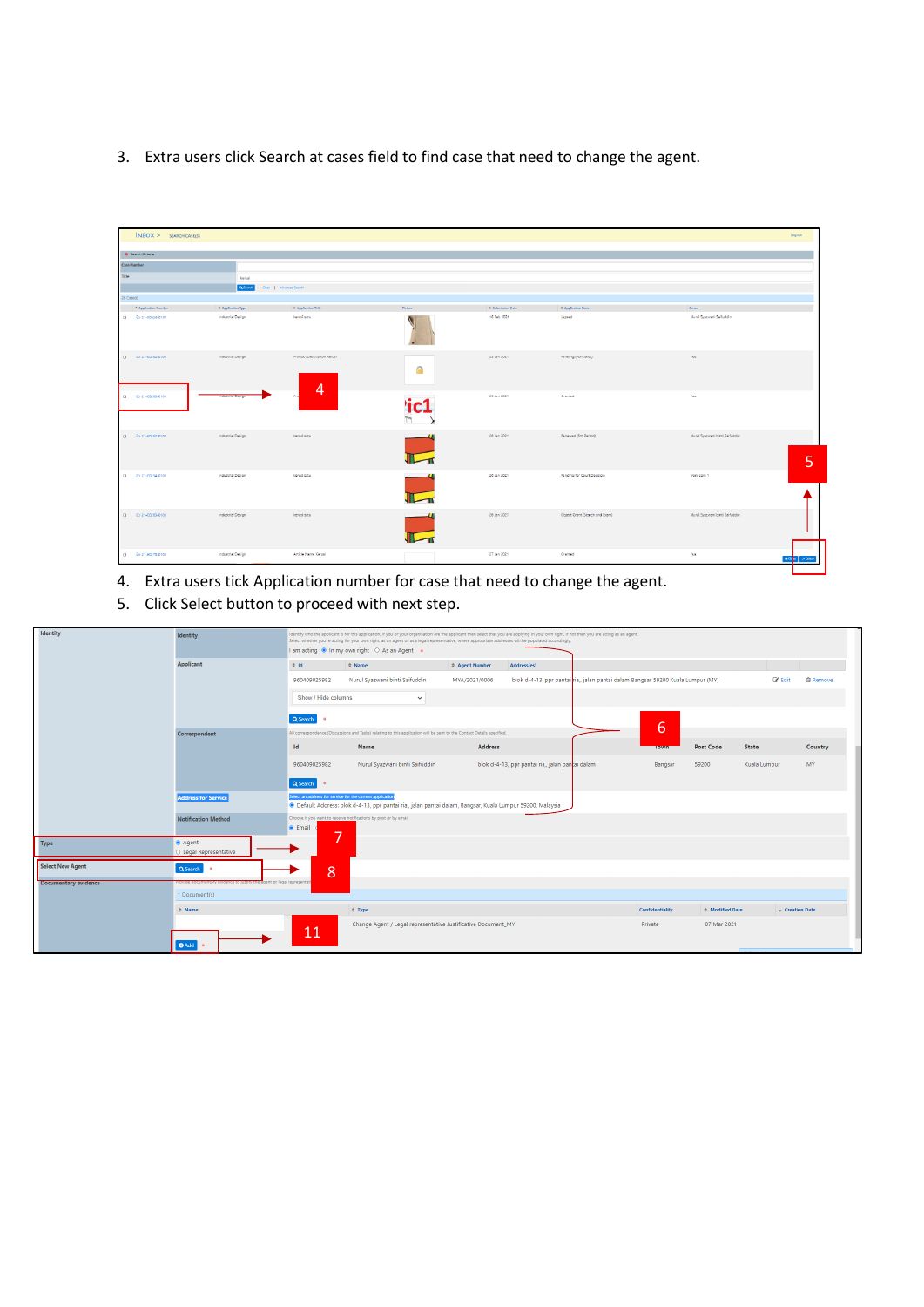- 6. After done select case, extra user need to fill in field identity, applicant, correspondent
- 7. Extra choose type Agent or Legal Representative
- 8. Extra user click button Select to choose new agent.
- 9. Extra can tick box "Individual/Company linked to myself" to find agent related with extra.
- 10. Click select button after done choose new agent.
- 11. Extra user needs to add Documentary evidence.



- 12. Extra enter digicert ID and PIN.
- 13. Extra click submit button to submit the application.

| Individual/Company linked<br>5 Individual(s)/Company(ies) | $\Omega$<br><b>NLINE SEARCH AND FILING SYSTEM</b>                                                                                                                                                                                                                                                            |    |                         |
|-----------------------------------------------------------|--------------------------------------------------------------------------------------------------------------------------------------------------------------------------------------------------------------------------------------------------------------------------------------------------------------|----|-------------------------|
| Customer ID<br>$0$ 4072958                                | Info                                                                                                                                                                                                                                                                                                         | ×  |                         |
| $0$ 4073000<br>$\circ$<br>4073128                         | Request submitted under number: 21-E0326-0101/8                                                                                                                                                                                                                                                              |    |                         |
| $\circ$<br>2592103<br>$\circ$<br>4073290                  |                                                                                                                                                                                                                                                                                                              | OK | 10                      |
| Show / Hide columns                                       | www.myipo.gov.my . e-mail: pttechsupport@myipo.gov.my (Patent), tmtechsupport@myipo.gov.my (Irademark), idtechsupport@myipo.gov.my (industrial Design).<br>Usage   Privacy Statement   Copyright Notice   Security Policy C Copyright - The Official Portal of Intellectual Property Corporation of Malaysia |    | X Close <i>V</i> Select |

- 14. System will generate Gr number for ID10 application.
- 15. If the request is accepted, the Agent newly appointed will appear on the Bibliographical Data of the Design and will become the Correspondent on the case.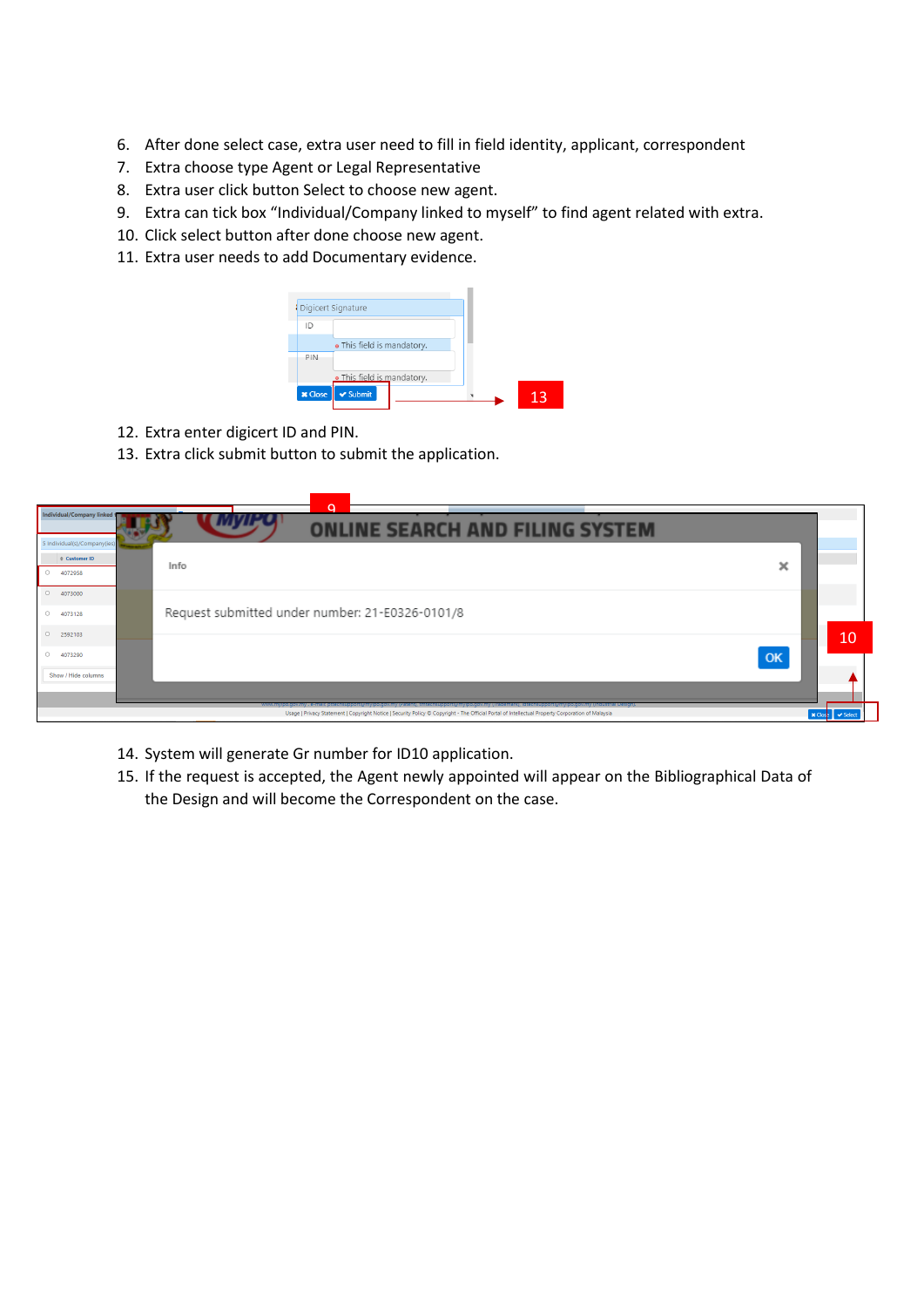## B. Change of Address for Service

| My Account                                    |   |  |
|-----------------------------------------------|---|--|
| > My Profile<br>> My Application Portfolio    |   |  |
| > Maintain Individual/Company (TMB4, Form     | 1 |  |
| 20 for PT, GI10/GI12 for GI)<br>> Search Fees |   |  |

1. After extra user log in, click "Maintain Individual/Company" under My Account Tab.

| NBOX > SEARCH INDIVIDUAL/COMPANY<br>Logout |                                                                                                   |                                                                                          |                            |  |  |  |  |
|--------------------------------------------|---------------------------------------------------------------------------------------------------|------------------------------------------------------------------------------------------|----------------------------|--|--|--|--|
| Use the form below to search for clients.  |                                                                                                   | To search for an exact match use<br>speech marks around your name<br>search e.g. "Acme". |                            |  |  |  |  |
| Search                                     | Should you want to edit your own client, tick the checkbox "Individual/Company linked to myself". |                                                                                          |                            |  |  |  |  |
| <b>Customer type</b>                       | No selection -                                                                                    | Name                                                                                     |                            |  |  |  |  |
| Type of ID                                 | No selection $\sim$                                                                               | Id                                                                                       |                            |  |  |  |  |
| <b>Agent Number</b>                        |                                                                                                   |                                                                                          |                            |  |  |  |  |
| Phone                                      |                                                                                                   | Mobile                                                                                   |                            |  |  |  |  |
| Email                                      |                                                                                                   | <b>Address</b>                                                                           |                            |  |  |  |  |
| <b>Post Code</b>                           |                                                                                                   | Country                                                                                  | No selection $\rightarrow$ |  |  |  |  |
| <b>State</b>                               | No selection $\sim$                                                                               | Town                                                                                     | No selection $\sim$        |  |  |  |  |
| <b>Type of Profile</b>                     | No selection $\sim$                                                                               | <b>Nationality</b>                                                                       | No selection $\rightarrow$ |  |  |  |  |
| <b>Death Date</b>                          | from<br>to                                                                                        |                                                                                          |                            |  |  |  |  |
| <b>Bumiputra</b>                           | O Yes O No                                                                                        |                                                                                          |                            |  |  |  |  |
| Individual/Company linked to myself        | O.<br>$\overline{2}$<br>Q Search   - Clear                                                        | <b>Already Acting on Behalf</b><br>$O$ Add                                               | lo.                        |  |  |  |  |

| $\oplus$ Id | $A$ Nam  | Agent Number  | Address(es)                                |   |
|-------------|----------|---------------|--------------------------------------------|---|
| 784536276   | author 1 | MYA/2021/0009 | BLOK 7-9-8 Bangsar 59200 Kuala Lumpur (MY) | ÷ |

2. Extra user tick "Individual/Company linked to myself" if want to find agent that related to the user. Then click Search button.

4

- 3. The system will list all agent that linked to extra user.
- 4. Click Edit button to edit the agent.